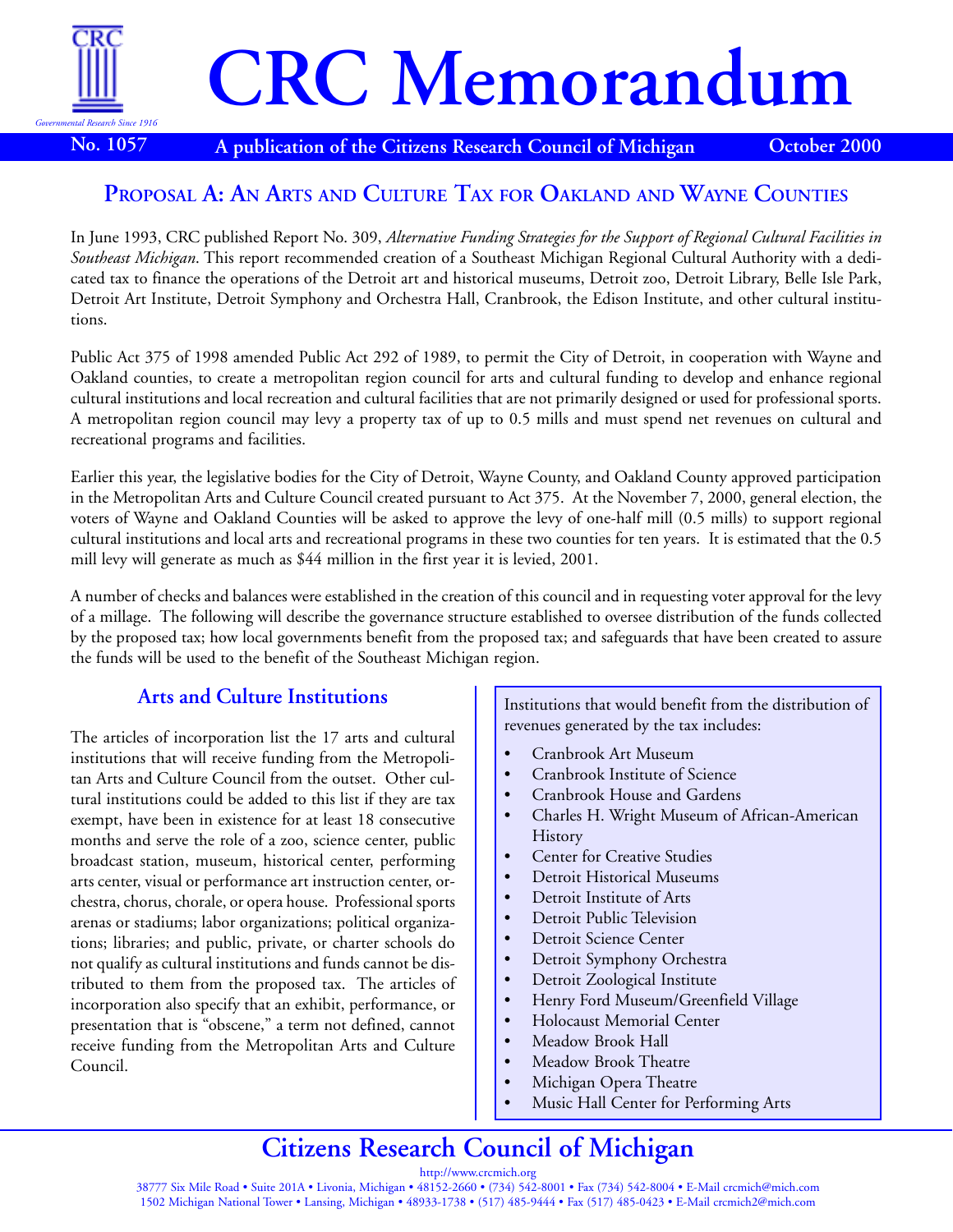#### **Arts, Culture, and Recreation Programs**

Among the stated goals of targeting the proceeds from a tax to these institutions are to allow them to better fulfill the missions they were created to serve. Budget constraints over the years have caused some of these institutions to scale back services offered to the public, either in the hours they are open to the public or in the level of services offered. Additional funding from the tax will eliminate the budget constraints that led to these reduced services.

Additionally, new financial resources will allow these institutions to offer new programs. Each institution will be open at either free or reduced admission to K-12 students in Wayne and Oakland Counties, and each institution will increase the outreach programs offered in the communities. The additional funds will allow these institutions to develop training programs to enhance the educational experiences of visiting students, and allow teachers to tie the visit to pre and post visit curriculum.

Each institution will be required to provide a financial audit, and a programmatic report detailing the programs offered, the number of people attending the institution and outreach programs, and the educational material prepared. These will be reported to the Council, and the Council Board is required to prepare a comprehensive report of the activities for all the institutions.

#### **Property Tax**

The proposed tax on real and personal property in Oakland and Wayne Counties would raise as much as \$44 million in the first year of collection. Macomb County residents also use these arts and cultural institutions, but Public Act 375 provides only for participation by counties with populations greater than 780,000 persons. A 0.5 mill tax increase would cause property tax rates to increase by one to two percent for homestead properties and about one percent for nonhomestead properties.

This proposal has raised concerns that the property tax relief made possible by adoption of Proposal A of 1994 is being eroded. Other new millages are slowly bringing tax rates back up toward the tax rates common prior to 1994. Taxpayers in Oakland and Wayne counties are subject to total property tax rates that are, in general, 20 to 30 mills below the tax rates that were levied prior to the property tax relief, depending on the school operating millage levels prior to Proposal A.

Because of the overlapping nature of taxing jurisdictions in Michigan, taxpayers in the 105 cities, villages, and townships in Oakland and Wayne Counties actually pay 246 different tax rates. Apportionment reports from these two counties show that 204 tax rates increased in these two counties and 42 decreased. The median increase was 3.18 mills and the median decrease was 0.96 mills. The increases were affected by a some school districts levying site and debt millage, sinking fund millage, or both, such as the 12 mill increase in the part of Dearborn Heights served by District #7. Proposal A lessened the overall property tax burden, allowing taxing authorities to approach the voters for support of functions such as cultural funding, where such tax questions would have been much more difficult prior to this relief.

#### **Distribution of Revenues**

As required by Public Act 375, the revenues generated by the 0.5 mill tax are to be used for both local arts and recreational programs and regional cultural institutions.

**Local Cultural and Recreation Programs.** One-third of the revenues generated (equivalent to 0.167 mills) in each city, village, or portion of a township not incorporated as a village, are to remain with those entities.

This portion of the tax will contribute \$14 to \$15 million to the 105 cities, villages, and townships in these two counties. Public Act 375 specifies that those revenues be used to fund cultural and recreational programs and facilities. The funds can be used to enhance existing programs, create new programs, support community outreach programs by the regional cultural institutions, improve the arts and culture facilities, or anything else these communities decide to do with them.

It is also possible that municipalities could enact a tax reduction to offset part of the increase that would be caused if Proposal A is adopted. According to the apportionment reports for the two counties, 15 cities and townships currently levy a dedicated millage for recreation and culture programs; ten in Oakland County and five in Wayne County. These units levy just less than one mill, on average, for parks and recreation purposes. Other units provide recreation services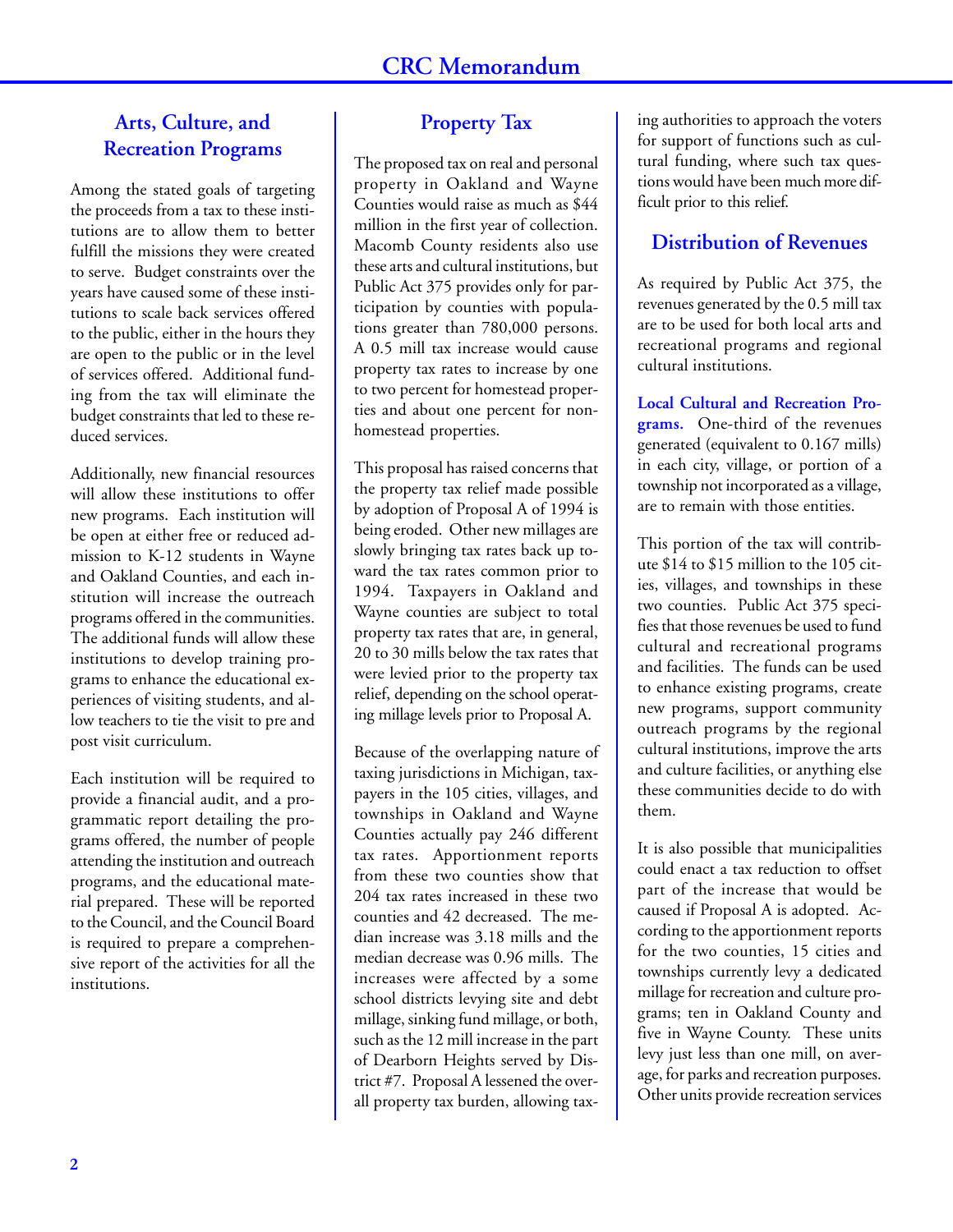using a portion of their general operating millage.

Act 375 does not require local governments to expand their recreation and culture programs with this new money, so it could be used to fund existing programs. It is possible, therefore, that some units could choose to reduce their existing taxes, either the dedicated millage or operating millage used for recreation programs, to offset some of the tax increase approval of this millage would cause. The regional arts tax could not, however, be used to replace debt millage.

**Regional Cultural Institutions.** The remaining two-thirds of the revenues generated by this tax (equivalent to 0.333 mills) are to be used to pay the administrative costs of the Metropolitan Arts and Culture Council and to be divided among the 17 regional cultural institutions. Two-thirds of the \$44 million projected to be collected in the first year will contribute \$28.5 to \$29.5 million to these institutions. No more than three percent of the revenues generated by the tax (\$1.32 million if the tax yields \$44 million) may be used for administrative expenses.

The initial division of revenues from the tax among the 17 institutions is based on a three-year rolling average of the operating expenditures of each institution as a percent of the total operating expenditures for all 17 institutions. No institution may receive more than \$4 million from this distribution. The distributions of four institutions – Henry Ford Museum/ Greenfield Village, the Detroit Zoological Institute, the Detroit Institute of Arts, and the Detroit Symphony Orchestra – will be capped under this provision.

The three-year average total operating expenditures of the 17 cultural institutions was about \$166.2 million in 1999. An increase of \$29 million would constitute a 17.5 percent for these institutions in total. However, because the cap limits institutions to no more than \$4 million in a year, individual institutions will benefit at different levels. Some of the larger institutions, whose distributions will be capped, will experience expenditure increases of 11 percent. Smaller institutions could experience expenditure increases of 23 percent.

#### **Governance**

The Metropolitan Arts and Culture Council is governed by a nine-member board of directors. This ninemember board is responsible for administrative decisions, hiring decisions, making any revisions to the formula to distribute the portion of the tax revenues to be used for regional cultural institutions, and adding any institutions to the 17 regional cultural institutions.

Five governmental units make appointments to the board:

- 3 members are appointed by the Oakland County Executive, with approval of the Board of Commissioners;
- 3 members are appointed by the Mayor of the City of Detroit, with approval of the City Council;
- 1 member is appointed by the Council of Western Wayne;
- 1 member is appointed by the Council of Eastern Wayne; and,
- 1 member is appointed by the Downriver Community Council.

Delegates to the board must be elected officials from the communities represented. The chairperson of the board must be from the county that provides the most tax revenue (Oakland).

To account for differences in the relative wealth of the City of Detroit, Oakland County, and Wayne County, the votes given representatives of each of the bodies is weighted or valued to reflect the dollars collected and contributed from the property tax. The result of this weighting in the first year is that the representatives from

- Oakland County hold 54 percent of the vote;
- outer-Wayne County hold 37 percent of the vote; and,
- the City of Detroit hold 9 percent of the vote.

Because this system of weighting the voting strength of the representatives gives Oakland County more than 50 percent of the votes, a two-thirds vote with at least one vote in the affirmative coming from a representative of each entity (Detroit, Oakland County, and Wayne County) is necessary for any decisions that will result in

- changes to the formula for distributing revenues to the regional cultural institutions, or
- additions to the number of institutions receiving revenues from the property tax require.

#### **National Perspective**

A number of other major U.S. cities – including Denver, St. Louis, Salt Lake City, Chicago, San Francisco, and Kansas City – have adopted dedicated taxes to support cultural and scientific institutions. Some cities have created authorities for funding and governance of their region's culture, arts, and recreation institutions. The authorities created in Denver and St. Louis have individual attributes that are similar to the structure under